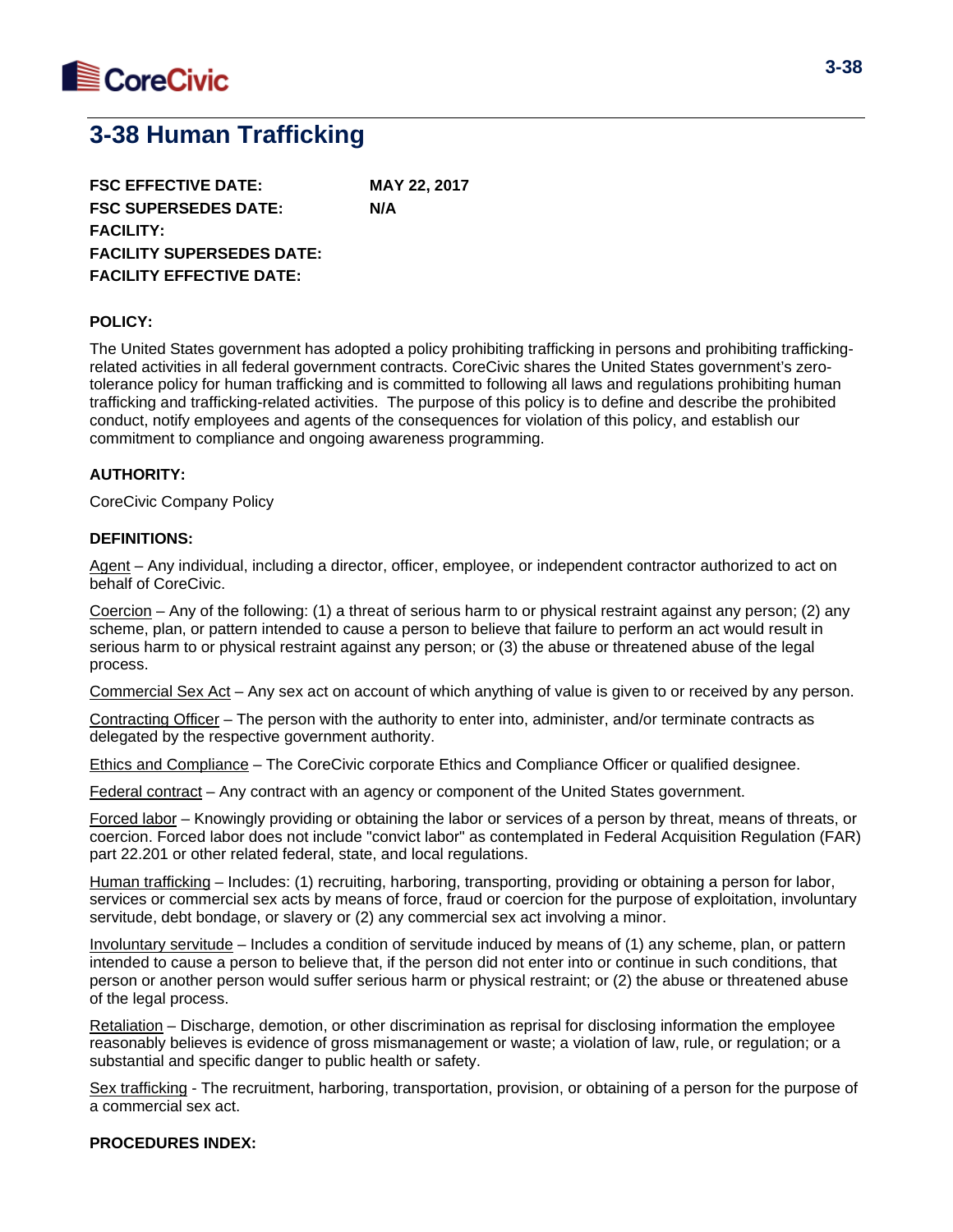### **A. ZERO TOLERANCE FOR HUMAN TRAFFICKING**

**B. MANDATORY REPORTING**

## **C. AWARENESS PROGRAM AND COMPLIANCE**

## **PROCEDURES:**

## **A. ZERO TOLERANCE FOR HUMAN TRAFFICKING**

- A1. Employees and agents are prohibited from engaging in human trafficking.
- A2. Employees and agents are prohibited from engaging in activities related to human trafficking during the performance of a contract, including the following:
- A2a. Procuring commercial sex acts.
- A2b. Using forced labor in the performance of a contract. Nothing in this part is intended to preclude approved inmate/resident work programs and practices.
- A3. Employees, agents and subcontractors that violate this policy will be subject to consequences, up to and including termination, reduction in benefits, or removal from the contract.

### **B. MANDATORY REPORTING**

B1. Employee Reporting Requirements

CoreCivic employees, agents and subcontractors are expected to report violations and suspected violations of this policy promptly. Reporting options include:

- B1a. Your supervisor or facility Warden/Administrator;
- B1b. Ethics and Compliance;
- B1c. Ethics Line (800-461-9330 or corecivic.com/ethicsline);
- B1d. Contracting Officer or agency Inspector General (Federal contract facilities); or
- B1e. National Human Trafficking Resource Center (1-888-373-7888).
- B2. Facilities Reporting Requirements Federal Contract Facilities

CoreCivic facilities with a Federal contract are required to report credible reports of human trafficking.

- B2a. CoreCivic will immediately report any credible information it receives alleging that an employee, subcontractor, or agent has engaged in human trafficking or trafficking-related activities to the Contracting Officer or the respective agency Inspector General.
- B2b. CoreCivic will also immediately report any actions taken against an employee, subcontractor, or agent for violating this policy. These reports will include, at a minimum, information sufficient to identify the nature, extent, and individuals responsible for the alleged violation.
- B2c. Allegations of human trafficking or trafficking-related activities where a determination cannot be made as to whether the information constitutes credible information shall be escalated to the General Counsel Office of Investigations pursuant to the escalation procedures in Policy 1-24, Internal Investigations. If, following an investigation, the report is deemed credible, a report conforming to the requirements of this section 3-38.B2 will be made.

#### B3. Facility Reporting Requirements – Non-Federal Contract Facilities

CoreCivic facilities that not under a federal contract shall escalate any allegations of human trafficking to the General Counsel Office of Investigations pursuant to Policy 1-24, "Internal Investigations." Upon review, a determination will be made as to whether external reporting is required or appropriate and to whom the report, if any, should be made.

B4. Non-Retaliation

CoreCivic prohibits retaliation against employees and subcontractor employees who make good faith reports of apparent or potential violations of this policy or other evidence of human trafficking or trafficking-related activities.

#### **C. AWARENESS PROGRAM AND COMPLIANCE**